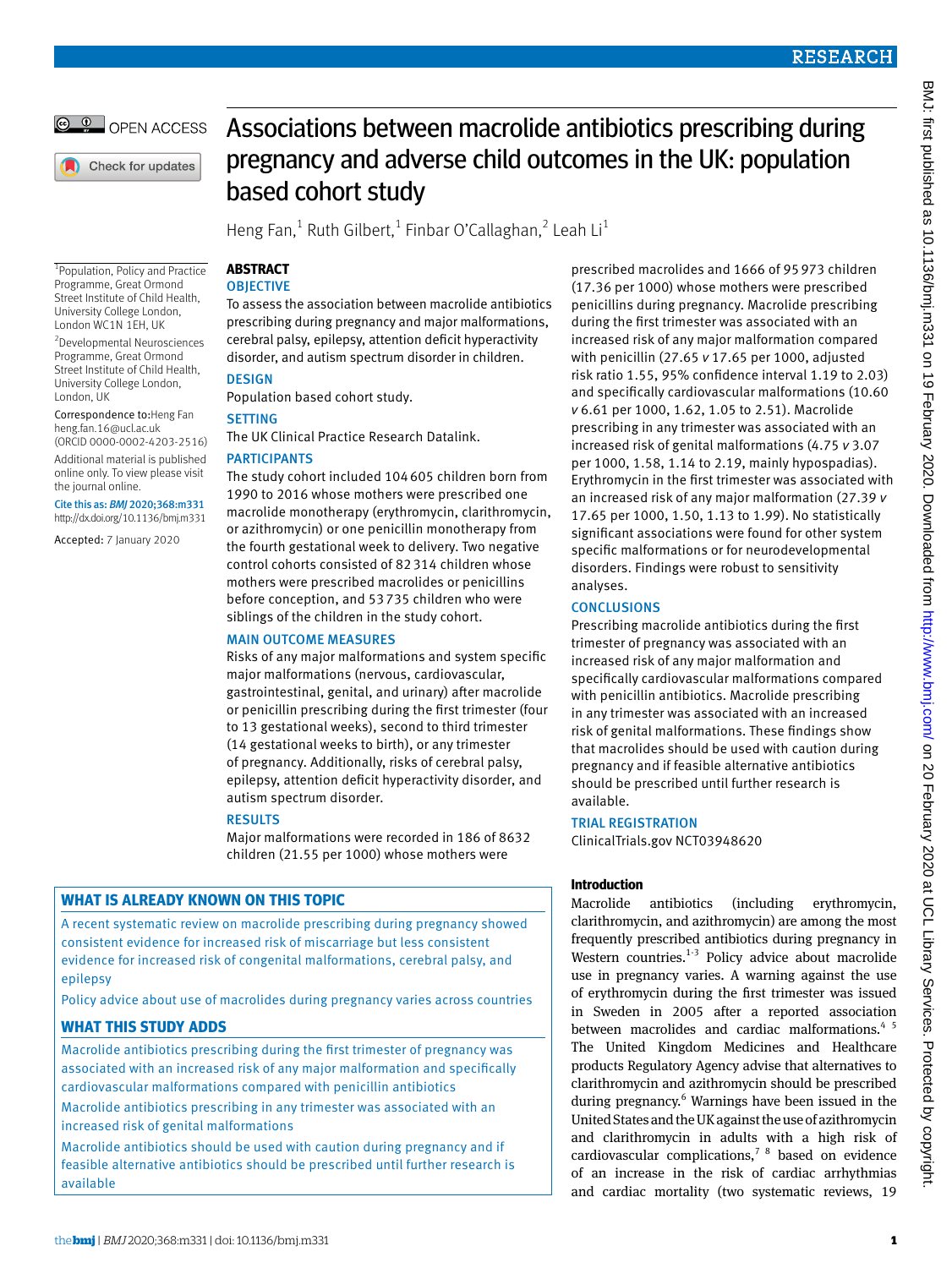randomised controlled trials).<sup>9 10</sup> A recent systematic review on the use of macrolides during pregnancy showed consistent evidence of an increased risk of miscarriage, but less consistent evidence for congenital malformations, cerebral palsy, and epilepsy. $11$ 

We conducted a large, retrospective cohort study with data from a UK representative primary care database to address these uncertainties. We compared children born to mothers prescribed macrolide antibiotics during pregnancy with those whose mothers were prescribed penicillins to minimise the effects of confounding because of infection. Macrolides are often used as alternatives for patients with penicillin allergy; penicillins have long established safety records during pregnancy.2 6 12 We hypothesised that macrolides might induce fetal cardiac arrhythmia and short term fetal hypoxia,13-15 and so we compared major malformations and neurodevelopmental disorders in children that could result from short term fetal hypoxia.

#### **Methods**

### Study population

We used records from the Clinical Practice Research Datalink (CPRD), a large anonymised primary care database that covers 6.9% of the UK population.<sup>16</sup> CPRD is broadly representative of the national population in terms of age, sex, and ethnicity. The database comprises records of consultations, diagnoses and symptoms, tests, referrals to and feedback from secondary care, health related behaviours, and additional care administered as part of routine general practice. Prescription data are automatically recorded when prescriptions are issued. $16$  In the UK, general practices are the main point of contact for non-emergency medical care, including pregnancy, and CPRD has been extensively used in pharmacoepidemiology studies in pregnancy. $17-20$  We report our findings according to the REporting of studies Conducted using Observational Routinely collected Data (RECORD) guideline (supplementary table  $S1$ ).<sup>21</sup>

We used the mother-baby link on CPRD to create a cohort of all babies who were born alive in the UK from January 1990 to June 2016, $^{22}$  and estimated the date of the last menstrual period for all mothers (supplementary text S1). We included children registered with the general practice within 6 months of birth whose mothers were aged 14-50 years and registered with a CPRD practice from at least 50 weeks before the estimated last menstrual period. We excluded children with known chromosomal abnormalities and children whose mothers were prescribed a known teratogenic drug during pregnancy (warfarin, angiotensin converting enzyme inhibitors, antineoplastic agents, isotretinoin, misoprostol, or thalidomide). Children were followed from birth to 14 years, death, or end of follow-up (June 2016), whichever came first.

The Independent Scientific Advisory Committee for Medicines and Healthcare products Regulatory Agency Database Research approved the study protocol (19\_038R2). We registered the study on ClinicalTrials. gov (NCT03948620).

### Prescriptions

We included children whose mothers were prescribed one episode of macrolide monotherapy or one episode of penicillin monotherapy between four gestational weeks and delivery (hereafter, any trimester). One episode of monotherapy refers to one or more consecutive prescriptions for a single antibiotic separated by no more than 30 days and uninterrupted by prescriptions for other antibiotic drugs. We started the time window at four gestational weeks to evaluate all prescriptions from five gestational weeks, the start of organogenesis, and allowed for a typical prescription of one week. We further divided the time window into four gestational weeks to 13 gestational weeks (first trimester), the critical period for most major malformations, and 14 gestational weeks to birth (second to third trimester). $^{23}$  We created two negative control cohorts: firstly, children of mothers prescribed one macrolide or penicillin monotherapy 50-10 weeks before the last menstrual period and not included in the study cohort; and secondly, siblings of the children in the study cohort. Prescriptions of macrolides and penicillins were identified using a drug code list based on the British National Formulary (chapters 5.1.5 and 5.1.1). The index date of exposure is the date of the first prescription of the monotherapy (fig 1).

### **Outcomes**

The main outcomes were major malformations (any and system specific) and four neurodevelopmental disorders. Major malformations were identified from 11 system specific malformations defined by the European Surveillance of Congenital Anomalies (EUROCAT).<sup>24</sup> We included five system specific malformations (nervous, cardiovascular, gastrointestinal, genital, and urinary) which met prespecified power criteria using the EUROCAT prevalence table.<sup>25</sup> Supplementary table S2 and text S2 report further details. We present the most frequent codes recorded for each system specific malformation in supplementary table S3.

Neurodevelopmental disorders (cerebral palsy, epilepsy, attention deficit hyperactivity disorder, and autism spectrum disorder) were defined as the time to the first diagnostic or treatment code that indicated the outcome by 14 years old. We used the random forest approach to identify children who potentially had cerebral palsy based on informative prescription or Read codes, as previously described.<sup>26</sup> A paediatric neurologist (FOC) who was blinded to prenatal antibiotic exposure validated these potential cases. We identified other neurodevelopmental disorders (epilepsy, attention deficit hyperactivity disorder, and autism spectrum disorder) by using previously validated criteria and diagnostic codes or prescriptions (supplementary table S2).

### Covariates

Macrolides are widely used as alternatives for women with suspected allergy to penicillins,<sup>6</sup> therefore comparison with penicillins could minimise confounding because of infection. However, residual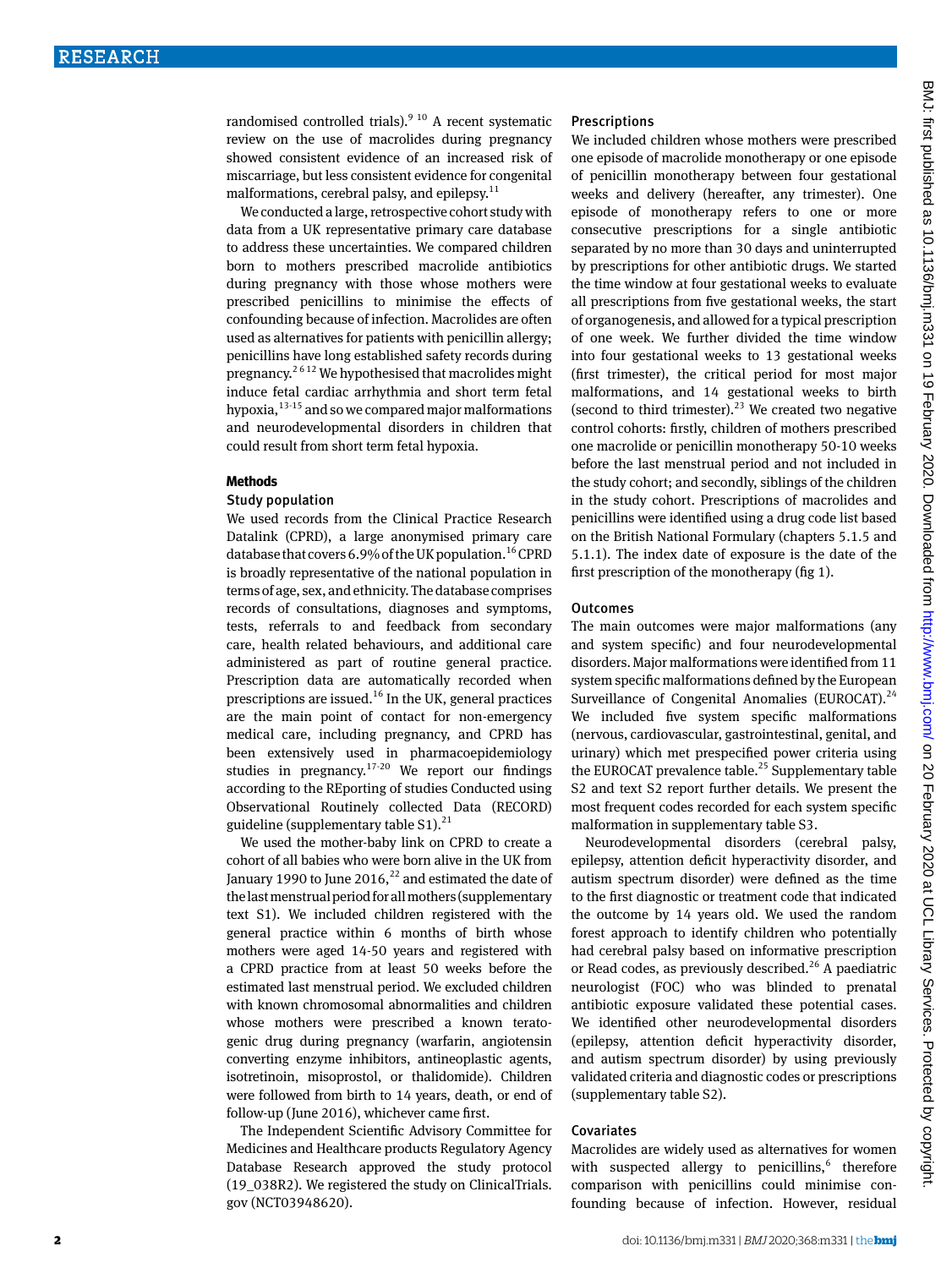

Fig 1 | Flowchart of study cohort. Mothers could have had more than one pregnancy. \*Acceptable patients were those who met the Clinical Practice Research Datalink (CPRD) threshold for data quality in general practices defined as contributing up to standard data. †9484 children were included in both negative control cohorts

confounding might exist if macrolides were prescribed for specific indications (eg, chlamydia), or when potential risk factors for malformations or neurodevelopmental outcomes differed between treatment groups.

We included the following covariates: maternal characteristics at conception and chronic risk factors (age at delivery, calendar year of delivery, alcohol misuse, illicit drug use, tobacco use, obesity, hypertension, diabetes, anxiety, depression, and epilepsy); and pregnancy related variables (parity, multiple birth, chronic medical treatments, genitourinary tract infections and sexually transmitted infections during pregnancy). Genitourinary tract infections and sexually transmitted infections are potentially associated with preterm labour (or congenital malformations) and we adjusted for these events as confounders (defined in supplementary table  $S4$ ).<sup>27</sup>

## Statistical analysis

We derived the standardised difference (>0.1 as meaningful imbalances) to assess covariate balance between the macrolide and penicillin groups. $28$  For malformations, calculated absolute risks (per 1000 children) and risk ratios with 95% confidence intervals using log binomial models. For neurodevelopmental disorders for which the follow-up time could be censored, we estimated absolute rates (per 1000 person years) and hazard ratios with 95% confidence intervals by using Cox proportional hazard models. We tested the proportional hazard assumption by using Schoenfeld residuals after all Cox proportional hazard models had been calculated. Robust standard errors were estimated to account for the clustering of siblings and multiple births in mothers.

We adjusted models for covariates by using the following method. We derived the propensity score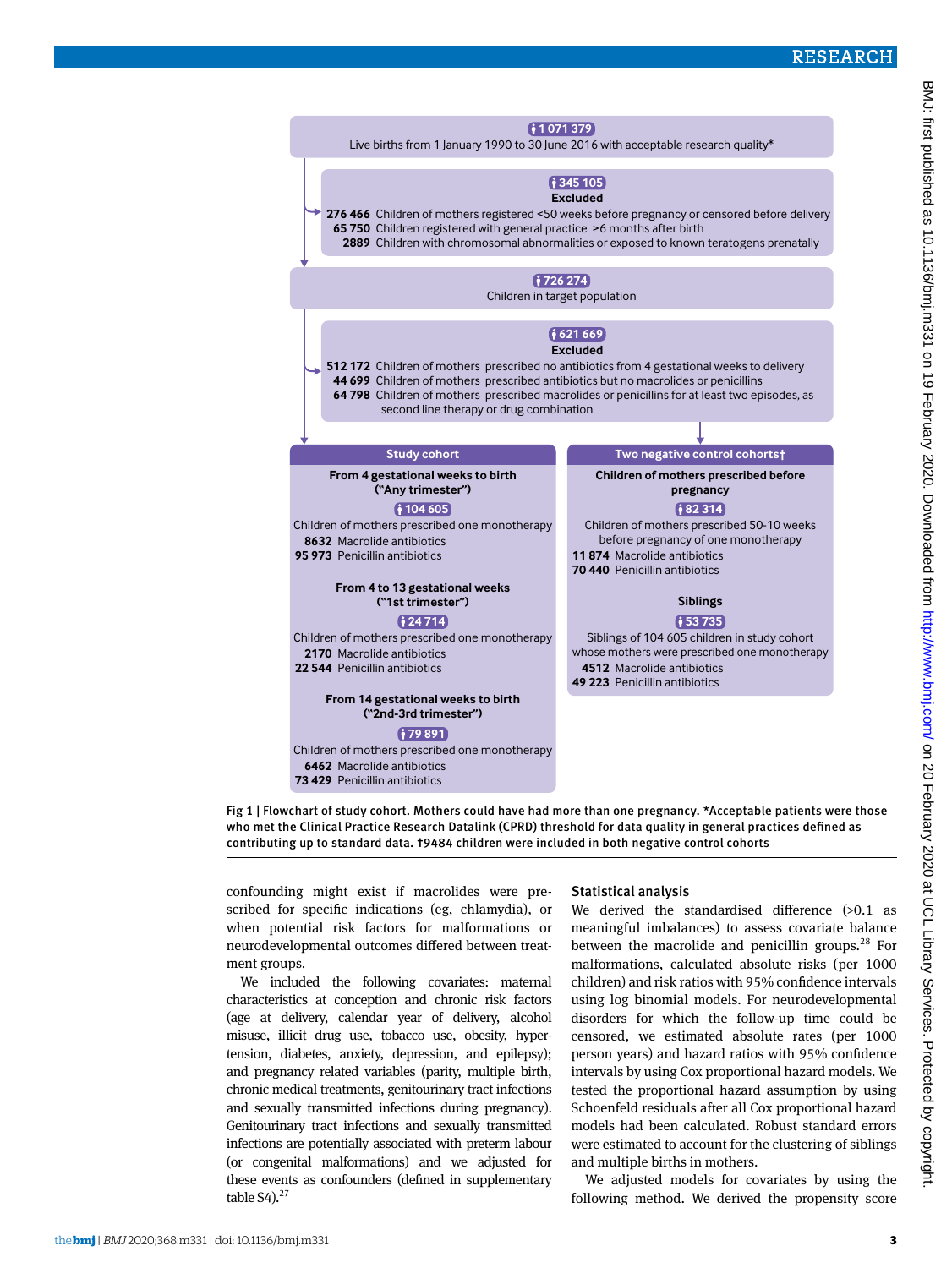(predicted probability of macrolides *v* penicillins) with logistic regression, divided the propensity score of the macrolide group into 50 strata, and weighted children in the penicillin group in each stratum according to the distribution of the propensity score of the macrolide group.<sup>29</sup>

The primary analysis compared children of mothers prescribed one macrolide monotherapy or one penicillin monotherapy during the first trimester, the second to third trimester, and any trimester. We performed subgroup analyses by macrolide subtype because studies in non-pregnant adults suggest that clarithromycin and azithromycin could have a stronger arrhythmic effect than erythromycin,<sup>7</sup>  $8$ and azithromycin is more likely to be indicated for sexually transmitted infections. We also analysed treatment duration (less than seven days and seven days or longer, macrolides *v* penicillins) to evaluate a dose dependent effect of macrolides.

#### Sensitivity analysis

We evaluated potential confounding by unmeasured familial characteristics. Firstly, we conducted a negative control analysis in mothers prescribed either macrolides or penicillins 50-10 weeks before their last menstrual period. Secondly, we performed a negative control analysis among siblings. We compared the risks of adverse outcomes between siblings of children in the study cohort whose mothers were prescribed macrolides and siblings of children in the study cohort whose mothers were prescribed penicillins. A null finding in these two analyses would provide indirect evidence of no substantial residual confounding owing to differences in family related factors between mothers prescribed macrolides and those prescribed penicillins (eg, maternal socioeconomic status and genetic factors).

Thirdly, to mitigate confounding by infection, we restricted analyses to children whose mothers were prescribed antibiotics for respiratory tract infections (prescribed within six days of diagnosis); we expected comparable or larger effect sizes than those obtained in the primary analysis. Respiratory tract infections are one of the most common indications for antibiotic prescriptions. When these infections are diagnosed in primary care, they are usually selflimiting with viral causes. Therefore, any benefit (in terms of reduced risk of adverse outcomes in children) from antibiotic treatment of bacterial respiratory tract infections would be small or negligible, and the chance of detecting potential adverse effects of antibiotic treatment would be increased. Fourthly, we performed probabilistic multiple bias analyses to quantify the potential bias caused by outcome misclassification and live birth bias. Live birth bias might occur because we did not include pregnancies in the cohort that resulted in fetal deaths, which could occur disproportionately in women prescribed macrolides and in those prescribed penicillins.

As a post hoc analysis, we assessed whether common specific malformations were associated with maternal prescribing of macrolides versus penicillins. We only analysed outcomes when at least five children were affected in the macrolides group. All analyses were conducted in RStudio version 3.5.1.

### Patient and public involvement

This study was based on secondary analyses of an administrative database and did not directly involve patient participants. We did not involve patients in designing the research question, outcome measures, or interpretation or writing up of results of this study.

### **Results**

Mothers of 31% of children in the target population were prescribed at least one antibiotic during pregnancy. Penicillins and macrolides accounted for about 69% and 10% of the prescriptions, respectively, with an average of 62% as the single monotherapy during pregnancy (fig 1 and fig 2).

The study cohort included 104605 children, of whom 8632 (8.3%) were born to mothers prescribed one macrolide monotherapy and 95973 (91.7%) were born to mothers prescribed one penicillin monotherapy during pregnancy. The children were followed for a median of 5.8 years (interquartile range 2.4-12.1 years) after birth. In one negative control cohort, 82314 children were born to mothers prescribed macrolides (n=11874) or penicillins (n=70440) before conception. In the second negative control cohort, 53735 children were identified as siblings of children in the study cohort who were prenatally exposed to macrolides (n=4512) or penicillins (n=49223; fig 1).

Maternal characteristics were similar in the macrolide antibiotic group and the penicillin antibiotic group. Characteristics were also similar according to time of prescription: during the first trimester, second to third trimester, or 50-10 weeks before pregnancy, with differences balanced after propensity score adjustment (table 1 and supplementary tables S5-S7).

## Primary analysis

The prevalence of major malformations was 27.7 per 1000 livebirths in mothers prescribed macrolides in the first trimester, and 19.5 per 1000 livebirths in mothers prescribed macrolides in the second to third trimester. Equivalent rates in the penicillin group were stable (17.7 and 17.3 per 1000 livebirths, respectively). Macrolide prescribing in the first trimester was associated with increased risk of any malformation (adjusted risk ratio 1.55, 95% confidence interval 1.19 to 2.03), and specifically, cardiovascular malformations (10.6 *v* 6.6 per 1000 livebirths; adjusted risk ratio 1.62, 95% confidence interval 1.05 to 2.51; fig 3).

Macrolide prescribing during the second to third trimester showed no increased risk of any major malformation (adjusted risk ratio 1.13, 95% confidence interval 0.94 to 1.36). However, we observed a borderline association with gastro-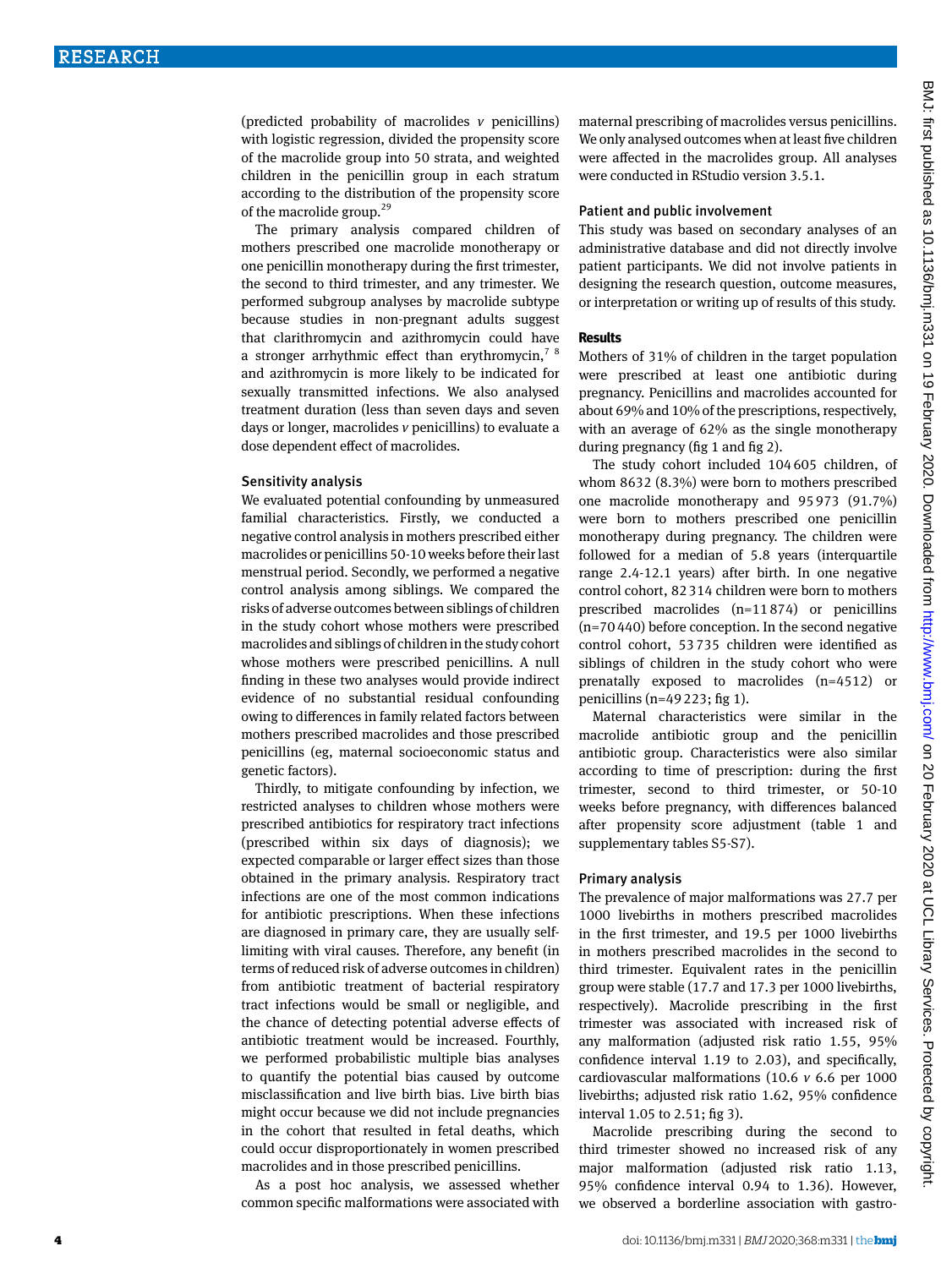

Fig 2 | Antibiotic prescriptions during pregnancy in this study. \*9698 and 101 969 children were prenatally exposed to only one monotherapy of macrolides and penicillins, respectively. Study cohort included 8632 and 95 973 children exposed to antibiotics between four gestational weeks and birth (fig 1)

intestinal malformations (1.89, 1.00 to 3.58). Macrolide prescribing in any trimester was associated with an increased risk of genital malformations (1.58, 1.14 to 2.19; mainly hypospadias, as we show in the post hoc analyses in supplementary table S12). We found no association between the four neurodevelopmental disorders and macrolide prescribing during pregnancy (fig 3).

Analyses of subtypes of macrolide were limited owing to few events. Erythromycin prescribing during the first

Table 1 | Unadjusted and propensity score adjusted baseline characteristics of children whose mothers were prescribed macrolides or penicillins from four to 13 gestational weeks (first trimester). Values are numbers (percentages) unless indicated otherwise

|                                         |                   | Unadjusted         |                          | Propensity score adjusted* |                          |                          |
|-----------------------------------------|-------------------|--------------------|--------------------------|----------------------------|--------------------------|--------------------------|
| Characteristics                         | <b>Macrolides</b> | <b>Penicillins</b> | St.diff                  | <b>Macrolides</b>          | <b>Penicillins</b>       | St.diff                  |
| No of children                          | 2170              | 22544              |                          | 2170                       | 22509.8                  |                          |
| Maternal baseline characteristics       |                   |                    |                          |                            |                          |                          |
| Age at delivery:                        |                   |                    | 0.108                    | $\qquad \qquad -$          |                          | 0.008                    |
| $13 - 19$                               | 130(6.0)          | 986 (4.4)          |                          | 130(6.0)                   | 1372.2 (6.1)             |                          |
| $20 - 24$                               | 377 (17.4)        | 3510 (15.6)        | $\qquad \qquad -$        | 377 (17.4)                 | 3881.9 (17.2)            | $-$                      |
| $25 - 29$                               | 524 (24.1)        | 6223 (27.6)        | $\qquad \qquad -$        | 524(24.1)                  | 5437.1 (24.2)            | $-$                      |
| $30 - 34$                               | 664 (30.6)        | 6892 (30.6)        | $\qquad \qquad -$        | 664 (30.6)                 | 6941.3 (30.8)            | $-$                      |
| $35 - 50$                               | 475 (21.9)        | 4933 (21.9)        | $\qquad \qquad -$        | 475 (21.9)                 | 4877.3 (21.7)            | $\overline{\phantom{0}}$ |
| Calendar year of delivery:              |                   | $-$                | 0.115                    | $-$                        | $\overline{\phantom{0}}$ | 0.016                    |
| 1990-94                                 | 170 (7.8)         | 2225 (9.9)         | —                        | 170 (7.8)                  | 1843.0 (8.2)             | —                        |
| 1995-99                                 | 318 (14.7)        | 3746 (16.6)        | $\qquad \qquad -$        | 318 (14.7)                 | 3323.8 (14.8)            | $-$                      |
| 2000-04                                 | 496 (22.9)        | 4404 (19.5)        |                          | 496 (22.9)                 | 5175.9 (23.0)            |                          |
| 2005-09                                 | 568 (26.2)        | 5594 (24.8)        | $\overline{\phantom{m}}$ | 568 (26.2)                 | 5781.4 (25.7)            | $\qquad \qquad -$        |
| 2010-16                                 | 618(28.5)         | 6575 (29.2)        | $\qquad \qquad -$        | 618(28.5)                  | 6385.8 (28.4)            | $-$                      |
| Alcohol misuse                          | 129(5.9)          | 1047(4.6)          | 0.058                    | 129(5.9)                   | 1353.6 (6.0)             | 0.003                    |
| Illicit drug use                        | 31(1.4)           | 243(1.1)           | 0.032                    | 31(1.4)                    | 323.6 (1.4)              | 0.001                    |
| Tobacco use                             | 790 (36.4)        | 7412 (32.9)        | 0.074                    | 790 (36.4)                 | 8168.1 (36.3)            | 0.002                    |
| Obesity                                 | 262(12.1)         | 2578 (11.4)        | 0.020                    | 262(12.1)                  | 2742.7 (12.2)            | 0.003                    |
| Hypertension                            | 161(7.4)          | 1623(7.2)          | 0.008                    | 161(7.4)                   | 1655.9(7.4)              | 0.002                    |
| <b>Diabetes</b>                         | 68(3.1)           | 782 (3.5)          | 0.019                    | 68(3.1)                    | 710.3(3.2)               | 0.001                    |
| Anxiety                                 | 74(3.4)           | 556(2.5)           | 0.056                    | 74(3.4)                    | 763.1 (3.4)              | 0.001                    |
| Depression                              | 227(10.5)         | 2288 (10.1)        | 0.01                     | 227(10.5)                  | 2381.0 (10.6)            | 0.004                    |
| Epilepsy                                | 25(1.2)           | 155(0.7)           | 0.049                    | 25(1.2)                    | 238.4(1.1)               | 0.009                    |
| Pregnancy related characteristics       |                   |                    |                          |                            |                          |                          |
| Parity $\geq 1$                         | 782 (36.0)        | 8080 (35.8)        | 0.004                    | 782 (36.0)                 | 8070.8 (35.9)            | 0.004                    |
| Multiple births                         | 52(2.4)           | 535(2.4)           | 0.002                    | 52(2.4)                    | 564.5(2.5)               | 0.007                    |
| Genitourinary tract infection           | 90(4.1)           | 2796 (12.4)        | 0.303                    | 90(4.1)                    | 889.2 (4.0)              | 0.010                    |
| Sexually transmitted infection          | 102(4.7)          | 301(1.3)           | 0.198                    | 102(4.7)                   | 978.2(4.3)               | 0.017                    |
| Treatment of chronic medical conditions | 422 (19.4)        | 4066 (18.0)        | 0.036                    | 422 (19.4)                 | 4388.4 (19.5)            | 0.001                    |

\*Exposure propensity scores were measured as predicted probability of receiving macrolides versus penicillins, conditional on maternal and pregnancy related characteristics included in this table. Fifty strata were created based on distribution of propensity score of macrolides group. Weights for penicillin group were calculated according to distribution of macrolide group among strata and were used to estimate adjusted baseline characteristics. A meaningful between group imbalance was assessed by absolute standardised difference (St.diff=difference in means in units of standard deviation) of more than 0.1. Numbers in adjusted penicillin group were non-integer because they were weighted based on distribution of propensity score of macrolide group.

BMJ: first published as 10.1136/bmj.m331 on 19 February 2020. Downloaded from http://www.bmj.com/ on 20 February 2020 at UCL Library Services. Protected by copyright BMJ: first published as 10.1136/bmj.m331 on 19 February 2020. Downloaded from <http://www.bmj.com/> an 20 February 2020 at UCL Library Services. Protected by copyright.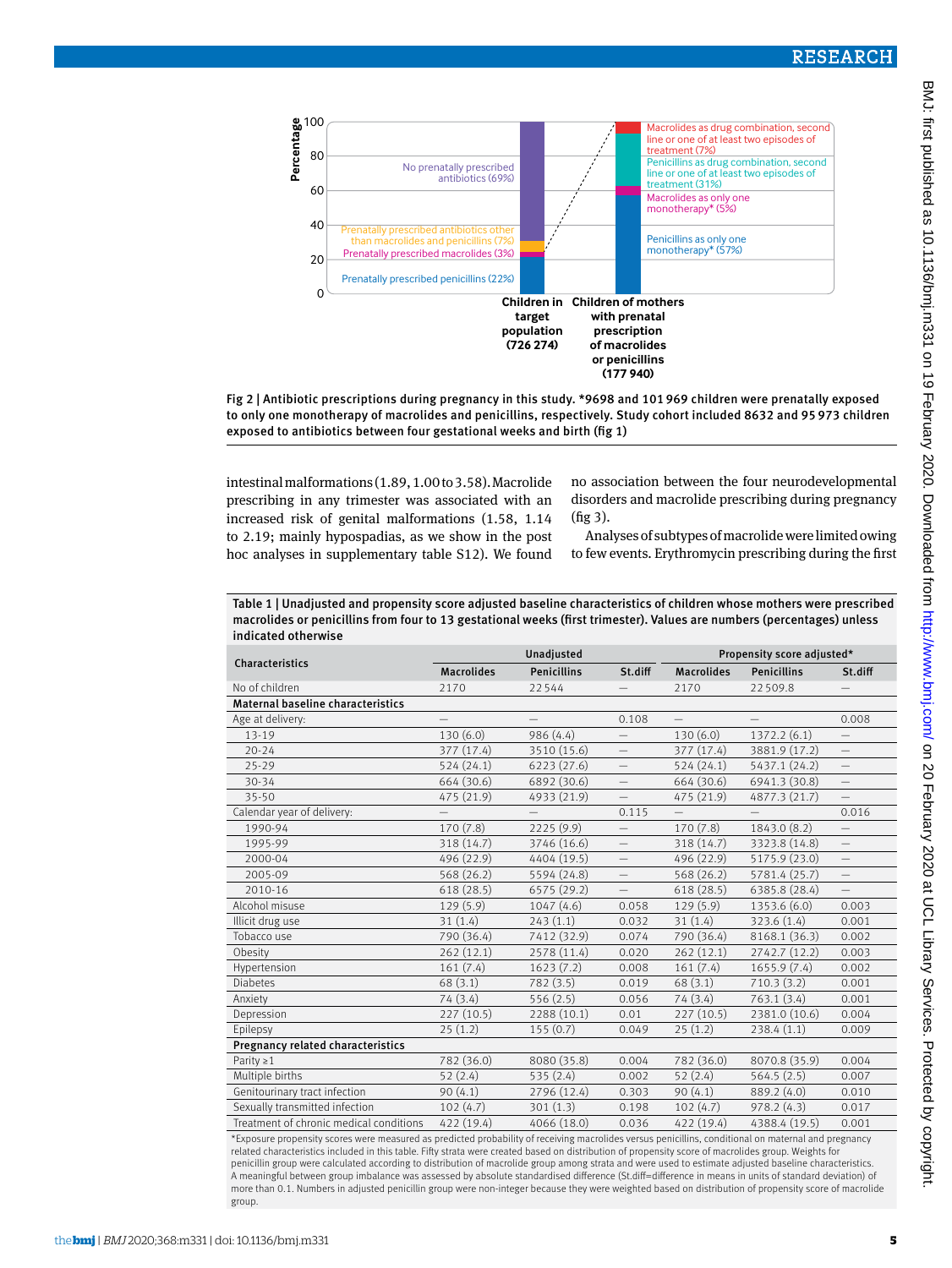|                                      |                          |      | Risk per 1000 live<br>births or rate per |      |                                      |                                      | P     |
|--------------------------------------|--------------------------|------|------------------------------------------|------|--------------------------------------|--------------------------------------|-------|
|                                      |                          |      | No of events 1000 person years           |      | Adjusted risk ratio<br>/hazard ratio | Adjusted risk ratio<br>/hazard ratio | value |
| Adverse outcome                      | Mac                      | Pen  | Mac                                      | Pen  | (95% <sub>C</sub> )                  | (95% CI)                             |       |
| Any major malformation               |                          |      |                                          |      |                                      |                                      |       |
| 50-10 weeks before pregnancy         | 221                      | 1215 | 18.61 17.25                              |      |                                      | 1.07 (0.93 to 1.23)                  | 0.356 |
| 1st trimester                        | 60                       | 398  | 27.65 17.65                              |      |                                      | 1.55 (1.19 to 2.03)                  | 0.001 |
| 2nd-3rd trimester                    | 126                      | 1268 | 19.50 17.27                              |      |                                      | 1.13 (0.94 to 1.36)                  | 0.182 |
| Any trimester                        | 186                      | 1666 | 21.55 17.36                              |      |                                      | 1.23 (1.06 to 1.43)                  | 0.007 |
| Nervous system malformation          |                          |      |                                          |      |                                      |                                      |       |
| 50-10 weeks before pregnancy         | 12                       | 68   | 1.01                                     | 0.97 |                                      | 1.02 (0.55 to 1.88)                  | 0.947 |
| 1st trimester                        | 6                        | 27   | 2.76                                     | 1.20 |                                      | 2.29 (0.95 to 5.55)                  | 0.065 |
| 2nd-3rd trimester                    | 5                        | 70   | 0.77                                     | 0.95 |                                      | 0.82 (0.33 to 2.04)                  | 0.671 |
| Any trimester                        | 11                       | 97   | 1.27                                     | 1.01 |                                      | 1.24 (0.66 to 2.30)                  | 0.504 |
| Cardiovascular malformation          |                          |      |                                          |      |                                      |                                      |       |
| 50-10 weeks before pregnancy         | 89                       | 443  | 7.50                                     | 6.29 |                                      | 1.18 (0.94 to 1.48)                  | 0.159 |
| 1st trimester                        | 23                       | 149  | 10.60                                    | 6.61 |                                      | 1.62 (1.05 to 2.51)                  | 0.030 |
| 2nd-3rd trimester                    | 44                       | 477  | 6.81                                     | 6.50 |                                      | 1.03 (0.75 to 1.40)                  | 0.870 |
| Any trimester                        | 67                       | 626  | 7.76                                     | 6.52 |                                      | 1.17 (0.91 to 1.50)                  | 0.221 |
| <b>Gastrointestinal malformation</b> |                          |      |                                          |      |                                      |                                      |       |
| 50-10 weeks before pregnancy         | 10                       | 65   | 0.84                                     | 0.92 |                                      | 0.89 (0.46 to 1.72)                  | 0.720 |
| 1st trimester                        | <5                       | 20   | $\blacksquare$                           | 0.89 |                                      | 1.00 (0.23 to 4.27)                  | 1.000 |
| 2nd-3rd trimester                    | $\bar{a}$                | 67   | ÷,                                       | 0.91 |                                      | 1.89 (1.00 to 3.58)                  | 0.050 |
| Any trimester                        | 13                       | 87   | 1.51                                     | 0.91 |                                      | 1.54 (0.87 to 2.76)                  | 0.142 |
| <b>Genital malformation</b>          |                          |      |                                          |      |                                      |                                      |       |
| 50-10 weeks before pregnancy         | 42                       | 225  | 3.54                                     | 3.19 |                                      | 1.10 (0.79 to 1.53)                  | 0.573 |
| 1st trimester                        | 11                       | 68   | 5.07                                     | 3.02 |                                      | 1.68 (0.89 to 3.16)                  | 0.111 |
| 2nd-3rd trimester                    | 30                       | 227  | 4.64                                     | 3.09 |                                      | 1.56 (1.07 to 2.28)                  | 0.022 |
| Any trimester                        | 41                       | 295  | 4.75                                     | 3.07 |                                      | 1.58 (1.14 to 2.19)                  | 0.006 |
| Urinary malformation                 |                          |      |                                          |      |                                      |                                      |       |
| 50-10 weeks before pregnancy         | 21                       | 105  | 1.77                                     | 1.49 |                                      | 1.17 (0.73 to 1.87)                  | 0.513 |
| 1st trimester                        | $<$ 5                    | 41   | $\sim$                                   | 1.82 |                                      | 0.65 (0.20 to 2.07)                  | 0.462 |
| 2nd-3rd trimester                    | $\overline{\phantom{a}}$ | 105  | $\sim$                                   | 1.43 |                                      | 1.03 (0.52 to 2.03)                  | 0.938 |
| Any trimester                        | 12                       | 146  | 1.39                                     | 1.52 |                                      | 0.93 (0.51 to 1.67)                  | 0.795 |
| Cerebral palsy                       |                          |      |                                          |      |                                      |                                      |       |
| 50-10 weeks before pregnancy         | 21                       | 136  | 0.25                                     | 0.27 |                                      | 0.92 (0.58 to 1.46)                  | 0.730 |
| 1st trimester                        | $<$ 5                    | 55   | $\omega$                                 | 0.35 |                                      | 0.39 (0.10 to 1.62)                  | 0.198 |
| 2nd-3rd trimester                    | ÷,                       | 118  | $\overline{\phantom{a}}$                 | 0.22 |                                      | 1.42 (0.83 to 2.45)                  | 0.203 |
| Any trimester                        | 17                       | 173  | 0.28                                     | 0.25 |                                      | 1.09 (0.66 to 1.80)                  | 0.739 |
| <b>Epilepsy</b>                      |                          |      |                                          |      |                                      |                                      |       |
| 50-10 weeks before pregnancy         | 63                       | 433  | 0.77                                     | 0.87 |                                      | 0.86 (0.66 to 1.12)                  | 0.250 |
| 1st trimester                        | 12                       | 160  | 0.82                                     | 1.02 |                                      | 0.79 (0.44 to 1.42)                  | 0.433 |
| 2nd-3rd trimester                    | 36                       | 525  | 0.80                                     | 0.99 |                                      | 0.83 (0.59 to 1.16)                  | 0.269 |
| Any trimester                        | 48                       | 685  | 0.80                                     | 1.00 |                                      | 0.81 (0.61 to 1.09)                  | 0.170 |
| ADHD                                 |                          |      |                                          |      |                                      |                                      |       |
| 50-10 weeks before pregnancy         | 67                       | 337  | 0.81                                     | 0.67 |                                      | 1.20 (0.92 to 1.56)                  | 0.178 |
| 1st trimester                        | 14                       | 123  | 0.95                                     | 0.78 |                                      | 1.24 (0.71 to 2.18)                  | 0.445 |
| 2nd-3rd trimester                    | 32                       | 392  | 0.71                                     | 0.74 |                                      | 0.97 (0.68 to 1.40)                  | 0.888 |
| Any trimester                        | 46                       | 515  | 0.77                                     | 0.75 |                                      | 1.05 (0.78 to 1.42)                  | 0.744 |
| ASD                                  |                          |      |                                          |      |                                      |                                      |       |
| 50-10 weeks before pregnancy         | 91                       | 517  | 1.11                                     | 1.04 |                                      | 1.07 (0.85 to 1.34)                  | 0.564 |
| 1st trimester                        | 19                       | 181  | 1.29                                     | 1.15 |                                      | 1.02 (0.63 to 1.64)                  | 0.937 |
| 2nd-3rd trimester                    | 50                       | 595  | 1.11                                     | 1.12 |                                      | 0.98 (0.73 to 1.31)                  | 0.876 |
| Any trimester                        | 69                       | 776  | 1.15                                     | 1.13 |                                      | 0.99 (0.77 to 1.27)                  | 0.949 |
|                                      |                          |      |                                          |      | 0.25<br>0.5<br>$\overline{2}$<br>1   | 4                                    |       |
|                                      |                          |      |                                          |      | Pen higher risk<br>Mac higher risk   |                                      |       |

Fig 3 | Association between adverse child outcomes and macrolide (*v* penicillin) antibiotics prescribing before or during pregnancy by timing of prescription: 50-10 weeks before pregnancy; during first trimester (from four to 13 gestational weeks); during second to third trimester (from 14 gestational weeks to delivery); and during any trimester (from four gestational weeks to delivery). To protect confidentiality of patient data, <5 is given for less than five events, and - is given to avoid deduction. ADHD=attention deficit hyperactivity disorder; ASD=autism spectrum disorder; Mac=macrolide; Pen=penicillin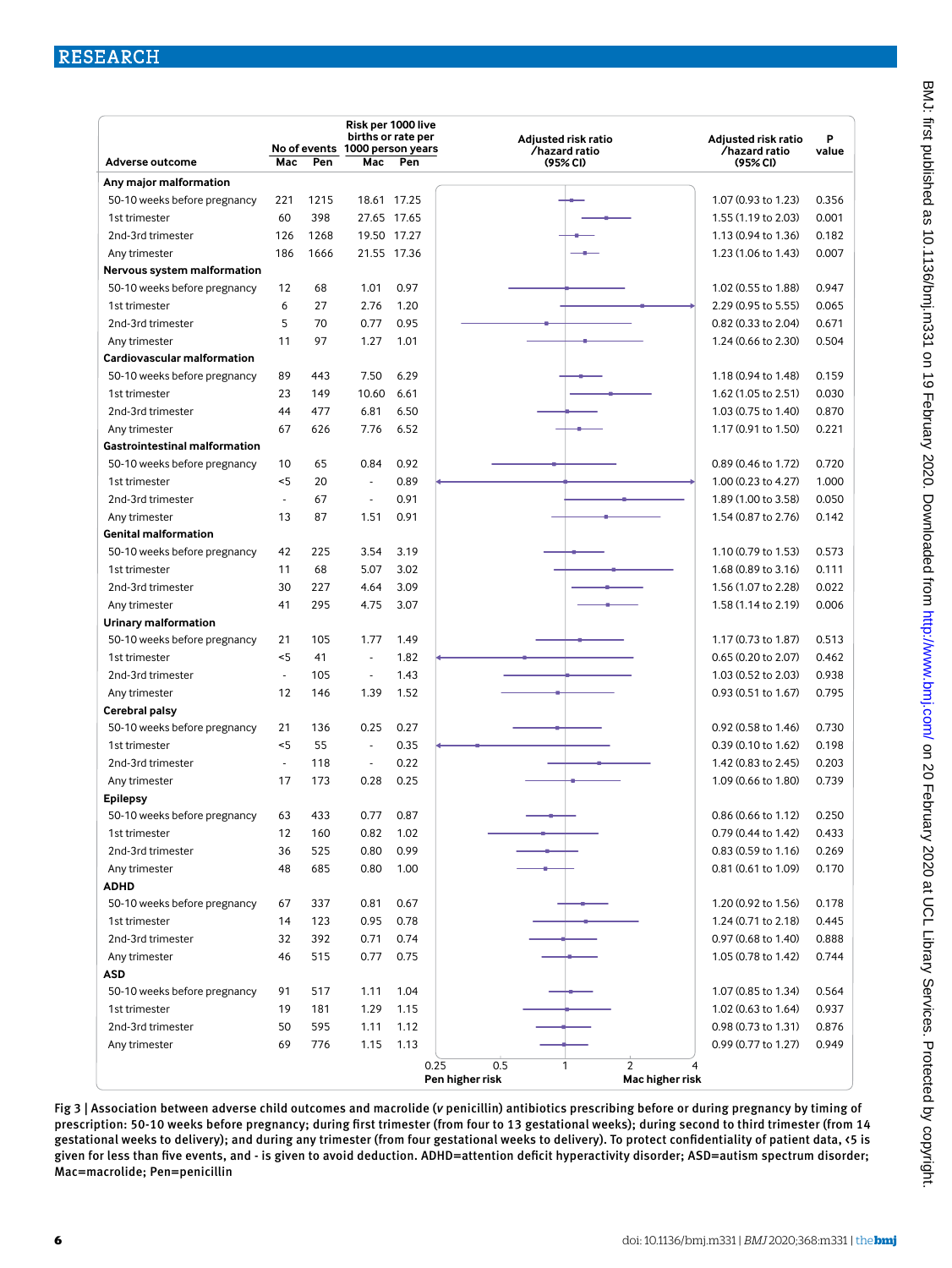trimester was associated with an increased risk of any major malformation (*v* penicillins; adjusted risk ratio 1.50, 95% confidence interval 1.13 to 1.99). Findings for clarithromycin had wide confidence intervals and analyses for azithromycin were precluded because of few events (supplementary table S8). Subgroup analyses of prescribing for less than one week were not informative because 94.7% of macrolide prescriptions were for 5-7 days (supplementary table S9). Because no correction for multiple testing was applied, we would expect three of the 62 subgroup tests to be statistically significant (at  $\alpha$ =0.05) by chance alone.

#### Sensitivity analyses

We found no associations between adverse child outcomes and macrolides (*v* penicillins) prescribed before conception (fig 3). We found no associations between any major malformation, cardiovascular malformations, or genital malformations and having siblings who were prenatally exposed to macrolides versus penicillins; however, numbers were limited for many outcomes by trimester (supplementary table S10). Sensitivity analyses restricted to mothers who were prescribed macrolides or penicillins for respiratory tract infections during pregnancy did not change the findings of the primary analyses, although the analyses were underpowered for many outcomes (fig 4 and supplementary table S11). After we adjusted for potential bias owing to outcome misclassification and live birth bias, the estimated risk ratio for any major malformation of macrolide (*v* penicillin) prescribing during the first trimester increased to 1.58 (95% confidence interval 1.22 to 2.08); the estimated risk ratio for cardiovascular malformations increased to 1.78 (1.12 to 2.80; supplementary text S3).

Post hoc exploratory analyses of associations between macrolide prescribing during the first trimester and six common specific malformations were with limited power and revealed no statistically significant results. However, we found an increased risk of hypospadias and craniosynostosis in children of mothers prescribed macrolides during the second or third trimester (supplementary table S12).

#### **Discussion**

Children of mothers prescribed macrolide antibiotics during the first trimester of pregnancy had an increased risk of any major malformation and specifically cardiovascular malformations compared with children of mothers prescribed penicillin antibiotics. These associations were not significant for prescriptions during the second or third trimester. The risk of genital malformations was increased in children of mothers prescribed macrolides compared with penicillins in any trimester, although associations were not statistically significant when prescribing was restricted to the first trimester. We found no statistically significant associations between macrolide prescribing and neurodevelopmental disorders. Assuming the associations are causal, we estimate that for every 1000 mothers prescribed macrolides instead of penicillins during the first trimester, an additional 4.1 (95% confidence interval 0.4 to 9.4) children would have cardiovascular malformations; the corresponding figures for prescriptions during any trimester and genital malformations would be 1.7 (0.4 to 3.5). Subgroup and sensitivity analyses did not change these findings.

#### Strengths and weaknesses of study

The strengths of our study include the large, population based sample of mothers and children registered with primary care in the UK. The key challenge of using observational studies is to separate the potential adverse effects of antibiotic prescribing from the effects of infection on the fetus. We addressed this challenge by comparing the children of mothers prescribed macrolides with those whose mothers were prescribed penicillins because the indications for these treatments largely overlapped (supplementary table S13). We also restricted analyses to mothers prescribed one monotherapy of either macrolides or penicillins to reduce the risk of confounding because of severe or recurrent infections. We also performed sensitivity analyses that were restricted to mothers with respiratory tract infections, which are largely caused by virus infections, to minimise the treatment benefits of the antibiotics. We adjusted for measured confounders by using propensity score matching, and evaluated the effects of unmeasured maternal characteristics by using two negative control cohorts: children of mothers prescribed macrolides or penicillins before pregnancy; and siblings of children prenatally exposed to macrolides or penicillins in the study cohort.

The increased risk of any major malformation associated with macrolide prescribing in the first trimester, but not later in pregnancy, is consistent with the critical period of fetal organogenesis; that is, from five to 13 gestational weeks for most major malformations, including cardiovascular malformations. The increased risk of genital malformations (mainly hypospadias) persisted after the first trimester, which corresponds with evidence from animal studies that genitalia development could be susceptible to insults after early pregnancy.<sup>30-32</sup> This specificity of exposure timing also points to adverse effects of macrolides rather than effects caused by unmeasured systematic differences between groups (eg, socioeconomic status or genetic factors).

A key weakness of the study is the limited power to examine treatment exposure during known critical periods for specific malformations and neurodevelopmental disorders, thereby inducing a potential dilution bias towards the null. To avoid numerous, underpowered comparisons, we grouped prescribing according to trimesters, not known critical periods (eg, 5-10 gestational weeks for cardiovascular malformations), $33$  and we categorised malformations by organ system. Jenkins and colleagues highlighted the possible effect dilution in epidemiological studies when phenotypes with different inherent susceptibilities are grouped together. $34$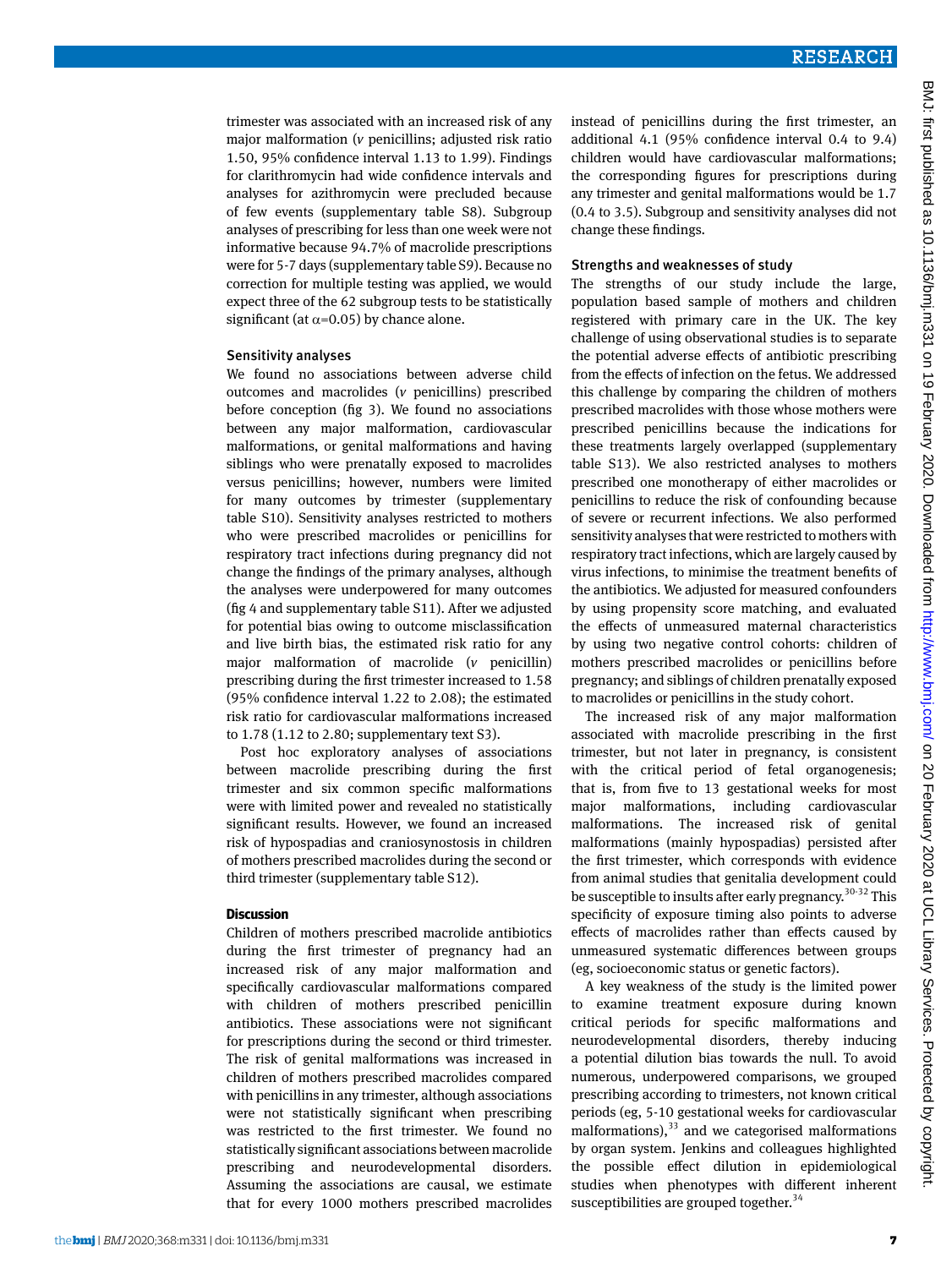|                                   |     | No of events | Risk per 1000 live<br>births or rate per<br>1000 person years |             | Adjusted risk ratio<br>/hazard ratio                                         | Adjusted risk ratio<br>/hazard ratio | P<br>value |
|-----------------------------------|-----|--------------|---------------------------------------------------------------|-------------|------------------------------------------------------------------------------|--------------------------------------|------------|
| Adverse outcome                   | Mac | Pen          | Mac                                                           | Pen         | (95% <sub>C</sub> )                                                          | (95% <sub>C</sub> )                  |            |
| Any major malformation            |     |              |                                                               |             |                                                                              |                                      |            |
| 1st trimester, any indication     | 60  | 398          |                                                               | 27.65 17.65 |                                                                              | 1.55 (1.19 to 2.03)                  | 0.001      |
| 1st trimester, RTIs               | 30  | 159          |                                                               | 35.42 18.71 |                                                                              | 1.81 (1.24 to 2.66)                  | 0.002      |
| 2nd-3rd trimester, any indication | 126 | 1268         |                                                               | 19.50 17.27 |                                                                              | 1.13 (0.94 to 1.36)                  | 0.182      |
| 2nd-3rd trimester, RTIs           | 43  | 462          |                                                               | 16.00 16.52 |                                                                              | 0.99 (0.73 to 1.35)                  | 0.944      |
| Cardiovascular malformation       |     |              |                                                               |             |                                                                              |                                      |            |
| 1st trimester, any indication     | 23  | 149          | 10.60                                                         | 6.61        |                                                                              | 1.62 (1.05 to 2.51)                  | 0.030      |
| 1st trimester, RTIs               | 11  | 61           | 12.99                                                         | 7.18        |                                                                              | 1.79 (0.94 to 3.38)                  | 0.075      |
| 2nd-3rd trimester, any indication | 44  | 477          | 6.81                                                          | 6.50        |                                                                              | 1.03 (0.75 to 1.40)                  | 0.870      |
| 2nd-3rd trimester, RTIs           | 16  | 187          | 5.95                                                          | 6.69        |                                                                              | 0.91 (0.55 to 1.52)                  | 0.723      |
| <b>Genital malformation</b>       |     |              |                                                               |             |                                                                              |                                      |            |
| 1st trimester, any indication     | 11  | 68           | 5.07                                                          | 3.02        |                                                                              | 1.68 (0.89 to 3.16)                  | 0.111      |
| 1st trimester, RTIs               | 9   | 26           | 10.63                                                         | 3.06        |                                                                              | 3.30 (1.56 to 6.99)                  | 0.002      |
| 2nd-3rd trimester, any indication | 30  | 227          | 4.64                                                          | 3.09        |                                                                              | 1.56 (1.07 to 2.28)                  | 0.022      |
| 2nd-3rd trimester, RTIs           | 10  | 72           | 3.72                                                          | 2.57        |                                                                              | 1.49 (0.77 to 2.89)                  | 0.235      |
| <b>ASD</b>                        |     |              |                                                               |             |                                                                              |                                      |            |
| 1st trimester, any indication     | 19  | 181          | 1.29                                                          | 1.15        |                                                                              | 1.02 (0.63 to 1.64)                  | 0.937      |
| 1st trimester, RTIs               | 6   | 80           | 1.04                                                          | 1.29        |                                                                              | 0.75 (0.33 to 1.71)                  | 0.491      |
| 2nd-3rd trimester, any indication | 50  | 595          | 1.11                                                          | 1.12        |                                                                              | 0.98 (0.73 to 1.31)                  | 0.876      |
| 2nd-3rd trimester, RTIs           | 14  | 195          | 0.76                                                          | 0.95        |                                                                              | 0.78 (0.45 to 1.34)                  | 0.368      |
|                                   |     |              |                                                               |             | $\mathcal{P}$<br>0.5<br>0.25<br>1<br>4<br>Pen higher risk<br>Mac higher risk |                                      |            |

Fig 4 | Association between adverse child outcomes and macrolide (*v* penicillin) prescribing during pregnancy for any indication (main analyses) and restricted to mothers in whom antibiotics were prescribed for respiratory tract infections by timing of prescription: during first trimester (from four to 13 gestational weeks); and during second to third trimester (from 14 gestational weeks to delivery). To protect confidentiality of patient data and to be concise, outcomes are only given when all four analyses had at least five events in macrolides group. ASD=autism spectrum disorder; Mac=macrolide; Pen=penicillin; RTI=respiratory tract infection

> A further limitation is that we analysed antibiotic prescribing as our main exposure, not dispensing or use, which were not recorded in the database. Additionally, compliance rates with erythromycin treatment could be lower than those for penicillin because of its gastrointestinal side effects. However, more untreated maternal infections in the macrolide group are unlikely to explain our findings because a sensitivity analysis restricted to respiratory tract infections showed similar results.<sup>35</sup> We also quantified the potential underestimation of our findings because of outcome misclassification and live birth bias. Although unmeasured confounders exist, the negative control analyses based on prescribing before conception and outcomes in siblings did not change our results. Our algorithm to estimate the start date of pregnancy probably overestimated the duration of pregnancy in a small proportion of pregnancies (supplementary text S1).

## Comparison with other studies

A study that used the Swedish birth registry found a similar magnitude of effect between first trimester erythromycin prescribing (compared with all live born) and major cardiovascular malformations.<sup>36</sup> However, most other studies reported no association between the use of macrolides during the first trimester or during the whole pregnancy and major malformations (supplementary table S14). One reason could be a dilution effect because of macrolide prescribing outside the period of organogenesis. $^{23}$  This finding is especially of concern when a considerable proportion (more than one third in our study, 36%) of first trimester macrolides were prescribed very early in pregnancy (before four gestational weeks), probably before pregnancy had been detected in most cases.<sup>36</sup> Another explanation is lack of power; five out of nine previous studies reported up to 15 malformations in macrolide groups.

# Implications

The potential mechanisms for the association between adverse child outcomes and prenatal macrolide treatment were discussed after findings from the ORACLE II trial were published. $37$  One of the pathways hypothesised was the arrhythmic effect of macrolides, which is thought to induce increased risks of cardiovascular events and mortality in high risk adults.<sup>7 8</sup> Experimentally, the arrhythmic effect of certain drugs can lead to fetal hypoxia, and might underlie the association between macrolide prescribing during pregnancy and increased risks of malformations.13 38 Animal studies of clarithromycin and azithromycin reported a high risk of embryotoxicity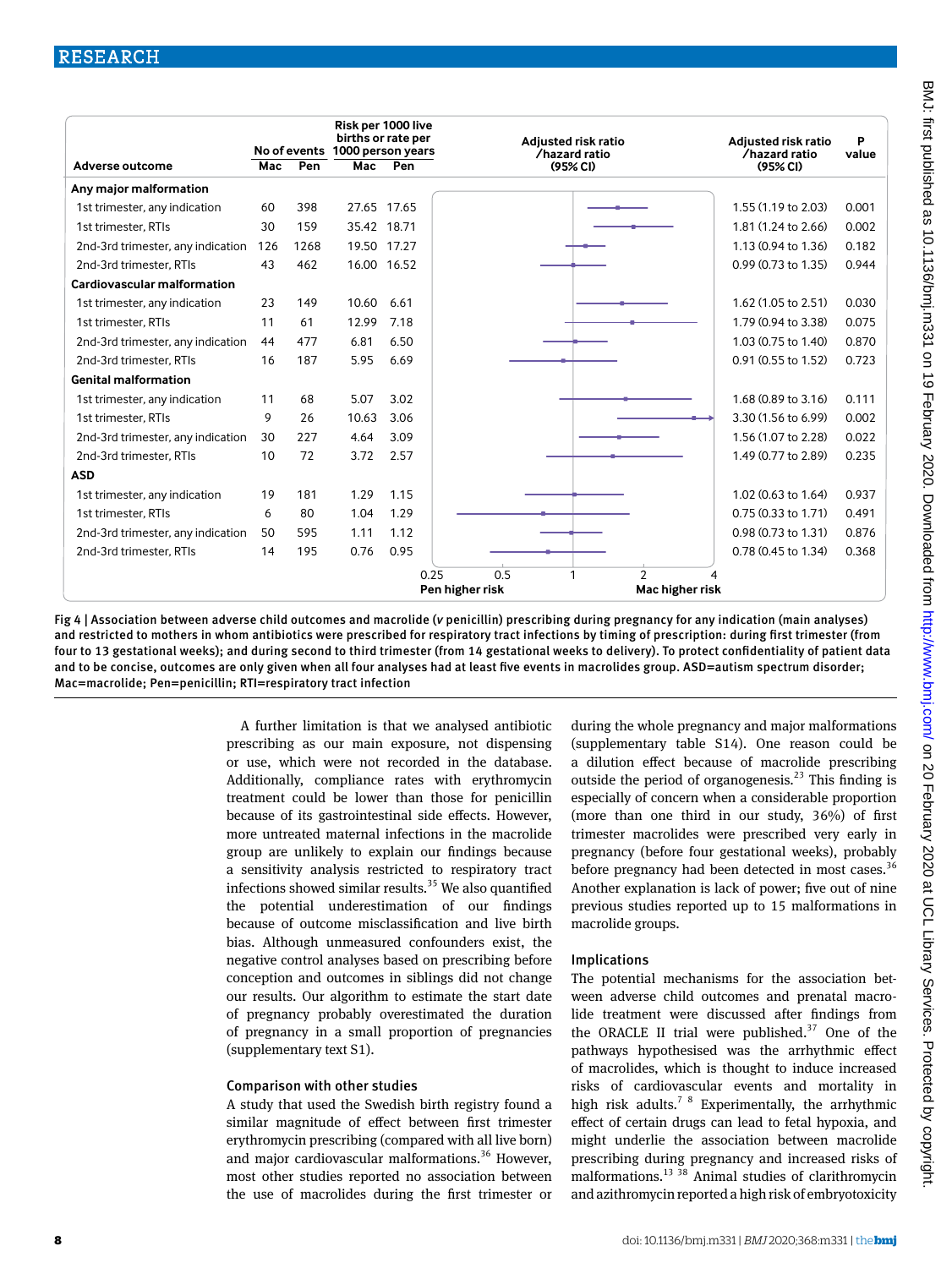(including fetal growth restriction and death) and teratogenicity that were dose dependent.<sup>2 14 39</sup>

We found no evidence of an association between neurodevelopmental disorders and macrolide prescribing during pregnancy, in contrast to previous studies. $37/40$  Our finding of no association might be because of the multifactorial causes of neurodevelopmental disorders. For example, 70% of cerebral palsy cases are considered to have non-genetic causes, whereas 60-70% of epilepsy, attention deficit hyperactivity disorder, and autism spectrum disorder cases are attributable to genetic factors.  $41-44$  The critical period for cerebral palsy could also be restricted (eg, third trimester for spastic cerebral palsy). $45$  In the ORACLE II trial, an increased risk of cerebral palsy was found in children of mothers with spontaneous preterm labour, in whom erythromycin was prescribed at a median of 31 gestational weeks. $37$ 

The increased risks of major malformations found in this study and in the study by Källén and colleagues<sup>36</sup> provide evidence that macrolide prescribing during pregnancy warrants caution. If the associations are causal, we estimate that an additional 4.1 (95% confidence interval 0.4 to 9.4) children with cardiovascular malformations and 1.7 (0.4 to 3.5) children with genital malformations would occur for every 1000 children exposed to macrolides instead of penicillins in the first trimester or in any trimester, respectively. Drug safety leaflets should report that there is uncertainty about the safety of macrolides, including erythromycin, and recommend use of alternative antibiotics when feasible until further research is available. Given the widespread use of macrolides during pregnancy, an urgent need exists for international collaboration. We need to bring together existing datasets for large scale analyses of high quality trials and observational cohorts that have accurate measurements of treatments and child outcomes. Analyses should prespecify treatment exposure periods based on gestational days when hazards are likely to impact on organogenesis for specific malformations or on neurodevelopmental outcomes.

#### Conclusions

This population based analysis showed that prescribing macrolide antibiotics rather than penicillin antibiotics during the first trimester of pregnancy was associated with an increased risk of any major malformation and specifically cardiovascular malformation. We also found an increased risk of genital malformations associated with macrolide prescribing in any trimester. These findings call for cautious use of macrolides during pregnancy. Drug safety leaflets should report that there are concerns about the safety of macrolides, including erythromycin, and recommend the use of alternative antibiotics when feasible until further research is available.

We thank the reviewers for their time and expertise, which helped to improve the manuscript.

Contributors: All authors were involved in the conception of the research question and designed the protocol. HF did the statistical analysis. HF, LL, and RG designed the tables, figures, and appendices. HF prepared the initial drafts of the manuscript, with input from LL, RG, and FOC. FOC validated the cerebral palsy cases. All authors critically reviewed and approved the final version of the manuscript. RG and LL are the guarantors. The corresponding author attests that all listed authors meet authorship criteria and that no others meeting the criteria have been omitted.

Funding: HF received funding from Child Health Research CIO (CHR CIO) Trust and China Scholarship Council (grant reference No 201606100058). RG receives funding from Health Data Research UK. This work was supported by the National Institute for Health Research. Funders were not involved in the design and conduct of the study; collection, management, analysis, or interpretation of the data; and preparation, review, or approval of the manuscript.

Competing interests: All authors have completed the ICMJE uniform disclosure form at [www.icmje.org/coi\\_disclosure.pdf](http://www.icmje.org/coi_disclosure.pdf) and declare: support from the Child Health Research CIO (CHR CIO) Trust, China Scholarship Council, Health Data Research UK, and the National Institute for Health Research for the submitted work; no financial relationships with any organisations that might have an interest in the submitted work in the previous three years; no other relationships or activities that could appear to have influenced the submitted work.

Ethical approval: This study was approved by the University College London Research Ethics Committee (14569.001).

Data sharing: No additional data available.

The lead author (HF) affirms that the manuscript is an honest, accurate, and transparent account of the study being reported; that no important aspects of the study have been omitted; and that any discrepancies from the study as registered have been explained.

Dissemination to participants and related patient and public communities: The results of the research will be disseminated to the public through broadcasts, popular science articles, and newspapers.

This is an Open Access article distributed in accordance with the terms of the Creative Commons Attribution (CC BY 4.0) license, which permits others to distribute, remix, adapt and build upon this work, for commercial use, provided the original work is properly cited. See: <http://creativecommons.org/licenses/by/4.0/>.

- 1 Petersen I, Gilbert R, Evans S, Ridolfi A, Nazareth I. Oral antibiotic prescribing during pregnancy in primary care: UK population-based study. *J Antimicrob Chemother* 2010;65:2238-46. doi:10.1093/jac/ dkq307
- 2 Briggs GG, Freeman RK. *Drugs in Pregnancy and Lactation.* 11th ed. Wolters Kluwer, 2017.
- 3 Crider KS, Cleves MA, Reefhuis J, Berry RJ, Hobbs CA, Hu DJ. Antibacterial medication use during pregnancy and risk of birth defects: National Birth Defects Prevention Study. *Arch Pediatr Adolesc Med* 2009;163:978-85. doi:10.1001/ archpediatrics.2009.188
- The Swedish Medical Products Agency. [Erythromycin should be avoided during early pregnancy]. 2006. [https://lakemedelsverket.se/](https://lakemedelsverket.se/Alla-nyheter/NYHETER-2005/Erytromycin-bor-undvikas-under-tidig-graviditet/) [Alla-nyheter/NYHETER-2005/Erytromycin-bor-undvikas-under-tidig](https://lakemedelsverket.se/Alla-nyheter/NYHETER-2005/Erytromycin-bor-undvikas-under-tidig-graviditet/)[graviditet/.](https://lakemedelsverket.se/Alla-nyheter/NYHETER-2005/Erytromycin-bor-undvikas-under-tidig-graviditet/)
- 5 The Swedish Medical Products Agency. *Public Assessment Report Scientific discussion: Erythromycin ELC (SE/H/1486/01/DC).* The Swedish Medical Products Agency, 2015.
- 6 Joint Formulary Committee Great Britain. *British National Formulary.* Pharmaceutical Press, 2019.
- US Food and Drug Administration. FDA Drug Safety Communication: Azithromycin (Zithromax or Zmax) and the risk of potentially fatal heart rhythms. 2013. [https://www.fda.gov/drugs/drug-safety-and](https://www.fda.gov/drugs/drug-safety-and-availability/fda-drug-safety-communication-azithromycin-zithromax-or-zmax-and-risk-potentially-fatal-heart)[availability/fda-drug-safety-communication-azithromycin-zithromax](https://www.fda.gov/drugs/drug-safety-and-availability/fda-drug-safety-communication-azithromycin-zithromax-or-zmax-and-risk-potentially-fatal-heart)[or-zmax-and-risk-potentially-fatal-heart.](https://www.fda.gov/drugs/drug-safety-and-availability/fda-drug-safety-communication-azithromycin-zithromax-or-zmax-and-risk-potentially-fatal-heart)
- 8 US Food and Drug Administration. FDA Drug Safety Communication: FDA review finds additional data supports the potential for increased long-term risks with antibiotic clarithromycin (Biaxin) in patients with heart disease. 2018. [https://www.fda.gov/drugs/drug-safety](https://www.fda.gov/drugs/drug-safety-and-availability/fda-drug-safety-communication-fda-review-finds-additional-data-supports-potential-increased-long)[and-availability/fda-drug-safety-communication-fda-review-finds](https://www.fda.gov/drugs/drug-safety-and-availability/fda-drug-safety-communication-fda-review-finds-additional-data-supports-potential-increased-long)[additional-data-supports-potential-increased-long](https://www.fda.gov/drugs/drug-safety-and-availability/fda-drug-safety-communication-fda-review-finds-additional-data-supports-potential-increased-long)
- Wong AYS, Chan EW, Anand S, Worsley AJ, Wong ICK. Managing cardiovascular risk of macrolides: systematic review and metaanalysis. *Drug Saf* 2017;40:663-77. doi:10.1007/s40264-017- 0533-2
- 10 Cheng YJ, Nie XY, Chen XM. et al, The role of macrolide antibiotics in increasing cardiovascular risk. *J Am Coll Cardiol* 2015;66:2173-84. doi:10.1016/j.jacc.2015.09.029
- 11 Fan H, Li L, Wijlaars L, Gilbert RE. Associations between use of macrolide antibiotics during pregnancy and adverse child outcomes: a systematic review and meta-analysis. *PLoS One* 2019;14:e0212212. doi:10.1371/journal.pone.0212212